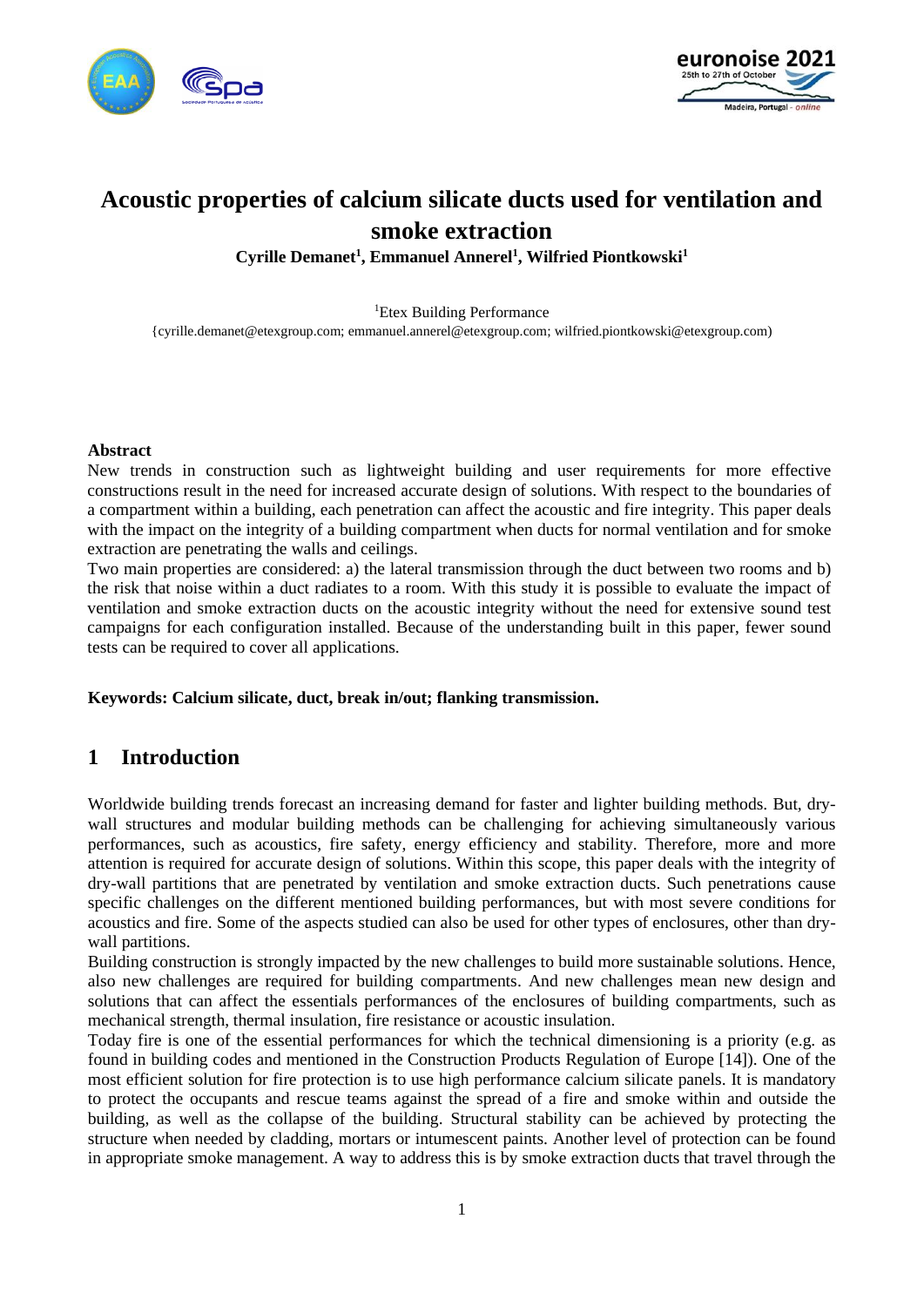

building and as connected to a fan can extract the smoke away from the building. This approach has advantages for fire safety as occupants have smoke free escape routes and emergency teams can locate the fire in a fast way. In addition, such systems can limit the damage from smoke. Smoke extraction systems are often mandatory in public buildings by fire regulation.

As those smoke extraction ducts are exposed to high temperatures and they move hot smoke through the building, such ducts can be fabricated of PROMAT calcium silicate boards that can sustain temperatures well above 1000°C. In fact, the fire resistance of such systems needs to be proofed by fire tests in accordance to EN standards EN1366-1[11], EN1366-8 [12] and EN1366-9[13]. These real scale fire tests examen the fire performance of the ducts under high pressures and standard fire exposures. Pass criteria are given to maximum temperature increases and smoke leakage. When applied in a building, the layout of the ducts could be that they are connected to a central vertical shaft or that they cross multiple so-called fire compartments. A fire compartment is a zone in a building to where the spread of fire and smoke is limited. Typical examples are one hotel room, one apartment, one floor level in a building with a maximum size. Once different compartments are crossed with a duct, the penetration should be fire sealed around the duct and depending on the situation also a fire damper should be installed inside the duct.

With respect to acoustics, two main problems are identified and studied in this paper. First, the lateral acoustic transmission along the duct material and directly through its created wall penetration, by which sound can travel between the adjacent rooms. Second, the radiation of a noise originated within the duct towards a connected room through the in/outlet vents. In this latter case, the noise can come from the fan or from another room that is also connected to the duct. This problem is characterised as sound reduction breakin / break-out. Experiments are conducted in a full-scale acoustic test chamber.

Hence, the paper contributes to understand the critical design parameters and as such predict the impact of ventilation and smoke extraction ducts on the global sound insulation of the building when penetrating any fire compartment.

# **2 Identification of acoustic propagation paths in duct systems**

For the case of ventilation ducts, acoustic problems could come from (1) operating service noise and/or (2) penetration of the ventilation duct through walls and ceilings.

For operating noise services, the fan will generate the highest noise level. A solution can be found in providing acoustic silencers positioned near the fan and downstream the duct trajectory towards the building rooms. Such a silencer can kill most of the fan generated noise. Further downstream the duct trajectory, other parameters can regenerate noises; so-called *regenerated noises*. Air flow speed, changes in duct direction and reductions in duct diameters are all possible reasons to have regenerated noises within the ventilation duct. The material used to construct the duct panels and their joints can have a significant impact on the perception of duct operating service noise. The role of the duct panel is to reduce the sound transmission from inside to outside of the ventilation duct and this is called noise *break out*. It also happens that a noise from a noisy room can penetrate the ventilation duct and this is called the noise *break in*. Both phenomena, further illustrated in Figure 1, can be solved if the airborne sound insulation of the duct panel is adequate.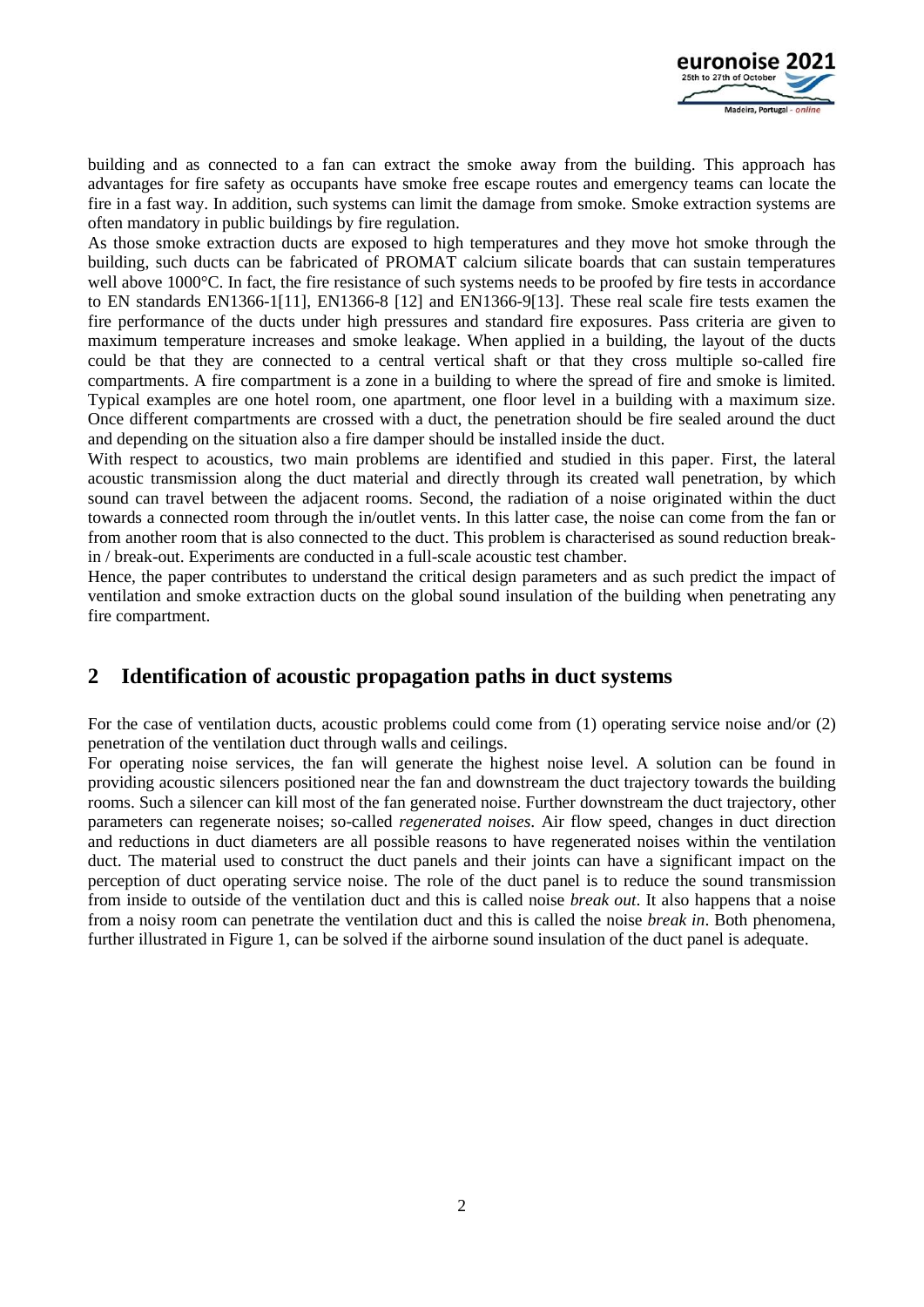



Figure 1 – Scheme of impact of background noise due to operating noise of extraction and ventilation duct.

The second type of acoustic problem that can result from ventilation ducts is the impact from its penetration through the walls and ceilings. Because of the penetration, there is a risk of downgrading the initial overall performance of the airborne sound insulation of the walls or ceilings that separate the rooms. This sound propagation path is called *lateral flanking airborne insulation* along the ventilation duct and is illustrated in Figure 2. Even here the panels used to build the ducts have a major role. But in addition, also the airtightness of the perimeter of the penetration can be a major down-grader of the acoustic performance. This is the reason why acoustic testing should be representative for the actual on-site installation.



Figure 2 – Scheme of lateral flanking sound transmission due to duct penetration of the compartment boundaries.

# **3 Break in /Break out performance to reduce operating noise of ventilation and smoke extraction duct**

The noise generated in a duct is mainly generated by the fan, which can be solved with silencers as discussed above. But, further efforts are necessary to carefully treat the as-mentioned regenerated noises. This type of noise can be treated by appropriate design of the duct panels. In this way, sufficient sound reduction can be achieved to cancel noise regenerated by dampers, reductions in duct cross-section and changes in network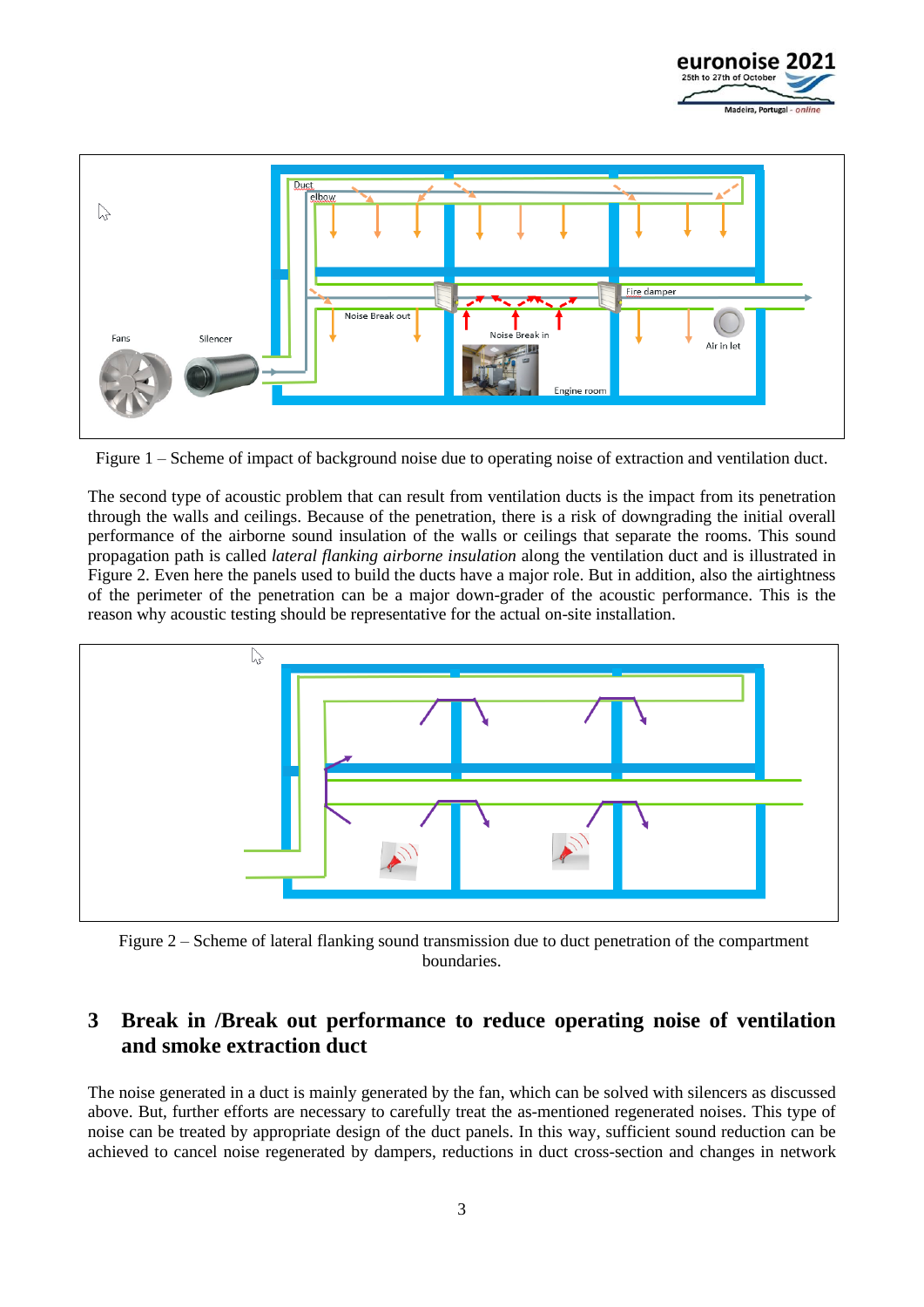

direction. The acoustic performance of the duct panel from which the duct is constructed, is therefore an important element in the acoustic dimensioning of ducts.

#### **3.1 Dimensioning of background room noise**

The minimum performance of airborne sound reduction that is required depends on the type of background noise and the relevant room type. In ASHRAE [1], a distinction of background noise per room type is found, as well as the related permissible sound levels (see Table 1).

|                                    |                                                                         | <b>Octave Band Analysis<sup>a</sup></b> |      | <b>Approximate Overall Sound Pressure Levela</b> |
|------------------------------------|-------------------------------------------------------------------------|-----------------------------------------|------|--------------------------------------------------|
| <b>Room Types</b>                  |                                                                         | NC/RC <sup>b</sup>                      | dBAc | dBCc                                             |
| Rooms with intrusion from          | <b>Traffic noise</b>                                                    | N/A                                     | 45   | 70                                               |
| outdoor noise sources <sup>d</sup> | Aircraft flyovers                                                       | N/A                                     | 45   | 70                                               |
| Residences, apartments,            | Living areas                                                            | 30                                      | 35   | 60                                               |
| condominiums                       | Bathrooms, kitchens, utility rooms                                      | 35                                      | 40   | 60                                               |
| Hotels/motels                      | Individual rooms or suites                                              | 30                                      | 35   | 60                                               |
|                                    | Meeting/banquet rooms                                                   | 30                                      | 35   | 60                                               |
|                                    | Corridors and lobbies                                                   | 40                                      | 45   | 65                                               |
|                                    | Service/support areas                                                   | 40                                      | 45   | 65                                               |
| Office buildings                   | Executive and private offices                                           | 30                                      | 35   | 60                                               |
|                                    | Conference rooms                                                        | 30                                      | 35   | 60                                               |
|                                    | Teleconference rooms                                                    | 25                                      | 30   | 55                                               |
|                                    | Open-plan offices                                                       | 40                                      | 45   | 65                                               |
|                                    | Corridors and lobbies                                                   | 40                                      | 45   | 65                                               |
| Courtrooms                         | Unamplified speech                                                      | 30                                      | 35   | 60                                               |
|                                    | Amplified speech                                                        | 35                                      | 40   | 60                                               |
| Performing arts spaces             | Drama theaters, concert and recital halls                               | 20                                      | 25   | 50                                               |
|                                    | Music teaching studios                                                  | 25                                      | 30   | 55                                               |
|                                    | Music practice rooms                                                    | 30                                      | 35   | 60                                               |
| Hospitals and clinics              | Patient rooms                                                           | 30                                      | 35   | 60                                               |
|                                    | Wards                                                                   | 35                                      | 40   | 60                                               |
|                                    | Operating and procedure rooms                                           | 35                                      | 40   | 60                                               |
|                                    | Corridors and lobbies                                                   | 40                                      | 45   | 65                                               |
| Laboratories                       | Testing/research with minimal speech<br>communication                   | 50                                      | 55   | 75                                               |
|                                    | Extensive phone use and speech communication                            | 45                                      | 50   | 70                                               |
|                                    | Group teaching                                                          | 35                                      | 40   | 60                                               |
| Churches, mosques,<br>synagogues   | General assembly with critical music programs <sup>e</sup>              | 25                                      | 30   | 55                                               |
| Schoolsf                           | <b>Classrooms</b>                                                       | 30                                      | 35   | 60                                               |
|                                    | Large lecture rooms with speech amplification                           | 30                                      | 35   | 60                                               |
|                                    | Large lecture rooms without speech amplification                        | 25                                      | 30   | 55                                               |
| Libraries                          |                                                                         | 30                                      | 35   | 60                                               |
| Indoor stadiums.                   | Gymnasiums and natatoriums <sup>g</sup>                                 | 45                                      | 50   | 70                                               |
| gymnasiums                         | Large-seating-capacity spaces with speech<br>amplification <sup>g</sup> | 50                                      | 55   | 75                                               |

| Table 1 – Noise level criteria as specified in ASHRAE [1]. |  |  |  |
|------------------------------------------------------------|--|--|--|
|------------------------------------------------------------|--|--|--|

ASHRAE[1] also proposes a calculation method as given in Equation 1 to determine the resulting pressure level  $L_p$  in the room. The airborne sound reduction  $\overline{R_w}$  of the duct panels is an important input parameter in this equation. The calculated transmission path corresponds to the mentioned sound break in. It is noted that VDI 2081 [2] proposes a similar model.

$$
L_p = L_{w(in)} + 10 \log \left(\frac{S^*}{A}\right) - R_w - 10 \log(\pi r L) \tag{1}
$$

 $\sim$   $\sim$ 

| With: | $L_{w(in)}$  | is sound power level within the duct                |
|-------|--------------|-----------------------------------------------------|
|       | $S^*$        | is the effective surface of the duct                |
|       | $\mathsf{A}$ | is the equivalent absorption of the receiving rooms |
|       | $R_{w}$      | is sound reduction of the duct panels               |
|       | r            | is the distance from the duct                       |
|       | L            | is the length of the duct                           |
|       |              |                                                     |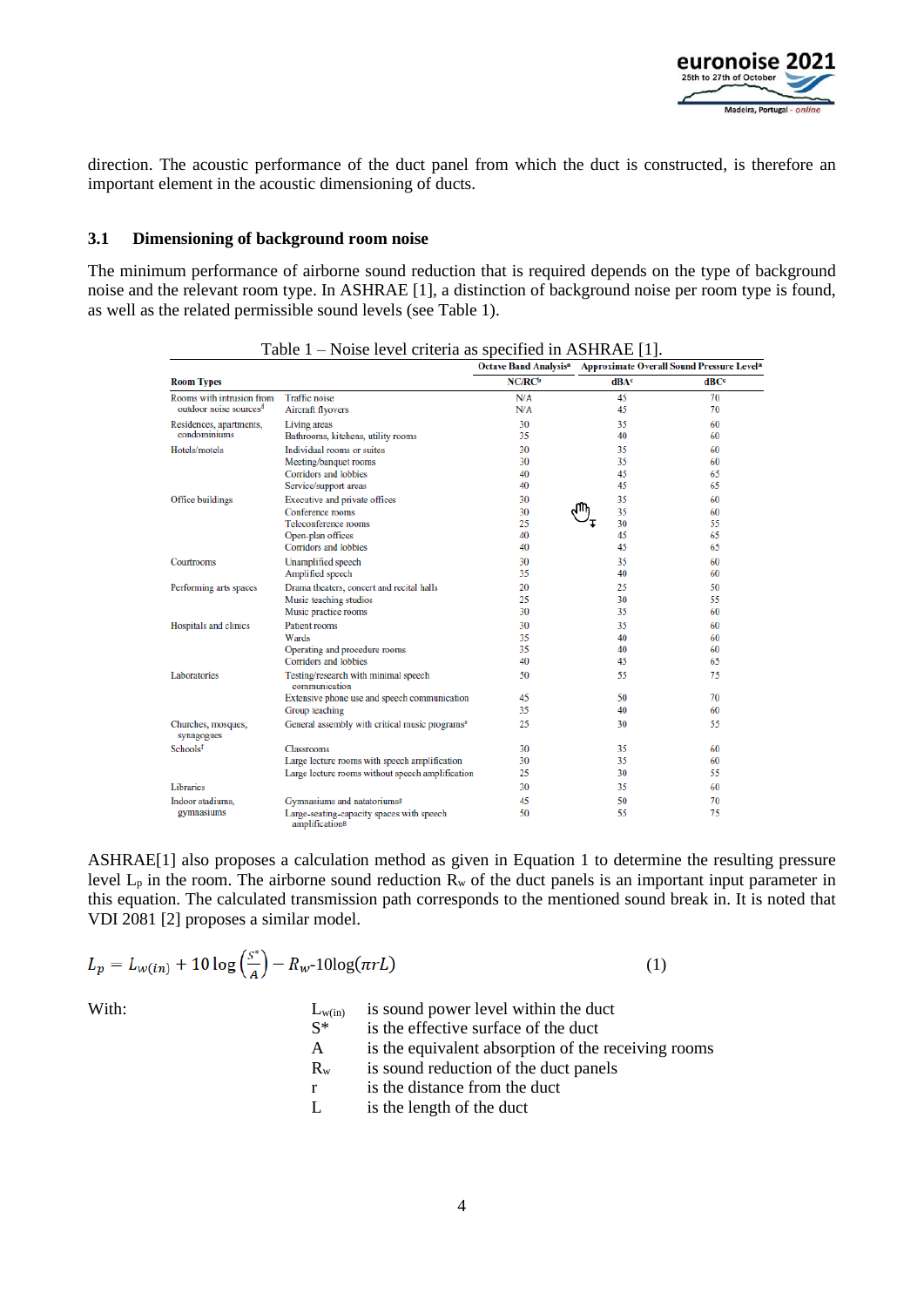

Rearranging the parameter of Equation 1 results in Equation 2 that allows to calculate the sound break out that considers the case when noise is re-injected in the duct. Again the airborne sound reduction of the duct panels is an important input parameter. When the noise level in the room is measured, it is possible to predict with Equation 2 how much noise will be re-injected in the ventilation duct.

$$
L_{w(in)} = L_p - 10Log\left(\frac{S^*}{A}\right) + R_w + 10Log(\pi rL)
$$
\n(2)

In conclusion, both equations present a simple tool to predict the sound level whatever the sound level is entering (break in) or leaving the duct (break out). Those equations confirm the importance of having an adequate airborne sound reduction of the duct to prevent induced acoustic problems of service and background noise.

### **3.2 Data and tests of airborne sound reduction of duct panels**

The VDI 2081 [2] presents some attenuation for different duct panel materials. However, there are no values for panels made from high-performance calcium silicate. This is the reason why laboratory tests were executed by the authors in compliance with ISO 10140-5 [3] and ISO 717\_1 [4]. Table 2 presents the test results of metal sheet duct in comparison to ducts made of fire-resistant calcium silicate. For the latter, two configurations as depicted in Figure 3 are studied. First, the calcium silicate panel is used on its own, whereas in the second, an acoustic and aesthetic lining is added to improve further the acoustic performance and keep the level of fire resistance. The results in Table 2 show that when a higher acoustic performance is needed, it is possible to reinforce the acoustic lining to eliminate all risks of break in and break out.



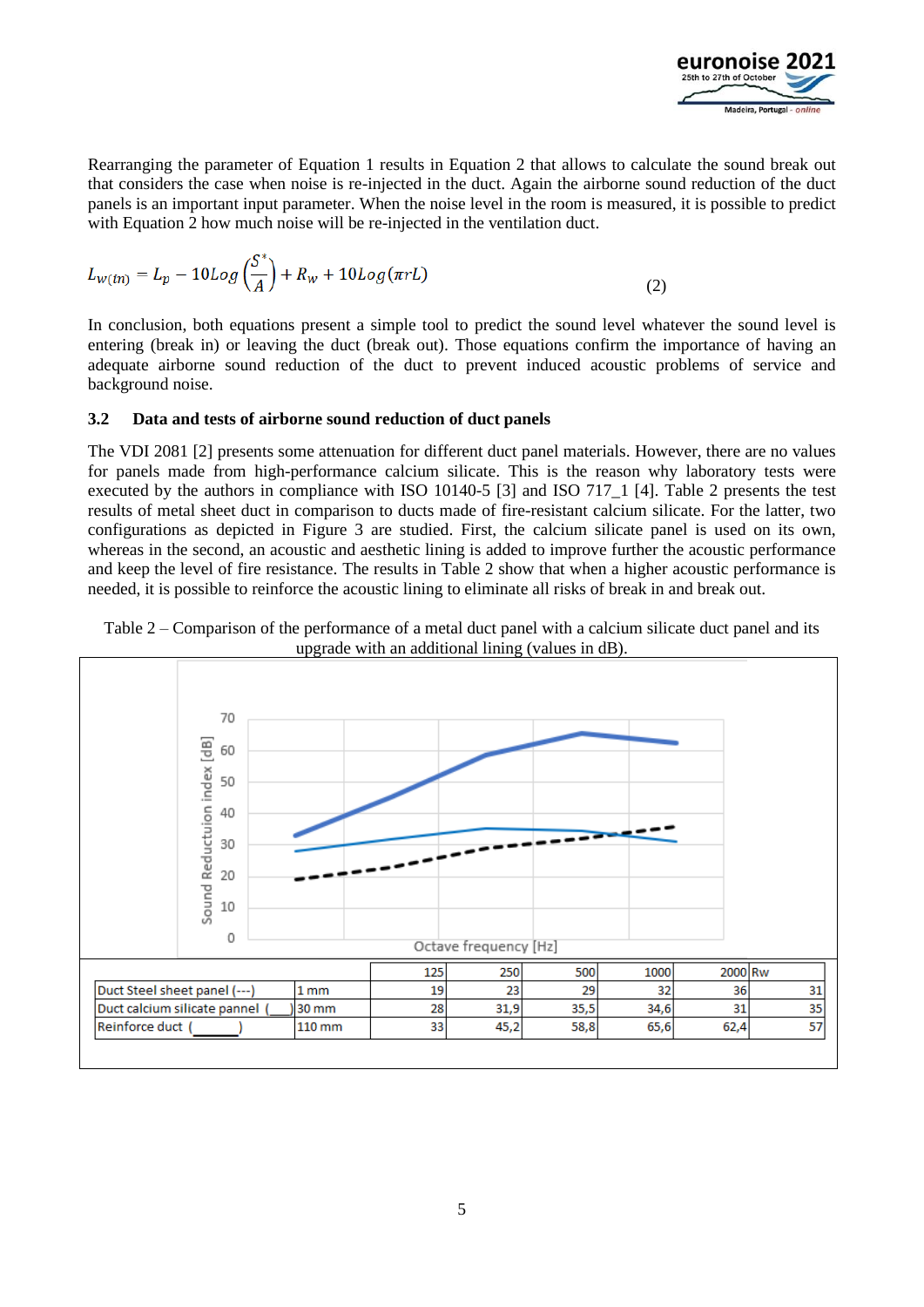



Figure 3 – Drawing of tests configuration – Left: single calcium silicate duct panel – Right: acoustic lining on calcium silicate panel.

### **3.3 Numerical model of sound reduction of duct panels**

The acoustic performance of the panels can be assessed with a numerical model [6]. Table 3 confirms for the calcium silicate duct panels and their additional lining the good agreement between numerical simulations and actual sound tests. The use of this kind of models, makes it possible to design the best solution for the acoustic lining in agreement with the specific acoustic objectives related to break in and break out. This approach is also useful to select the most relevant options prior to laboratory sound tests.



Table 3 – Comparison of the modelled and tested sound reduction of duct panels (values in dB).

### **3.4 Examples of background noise calculations**

Table 4 presents examples of background noise calculations by using Equation 1 and the comparison with the given background noise criteria from ASHRAE. Cases 1 and 3 consider only break out, whereas cases 2 and 4 considers in addition break in due to adjacent machine rooms. The calculations show that metal sheet panels are too weak to reach the requirements of background noise level for case break out (cases 1 and 3). The calcium silicate panel can pass the requirements for break out, but the upgrade of the lining is required to pass both break in/out.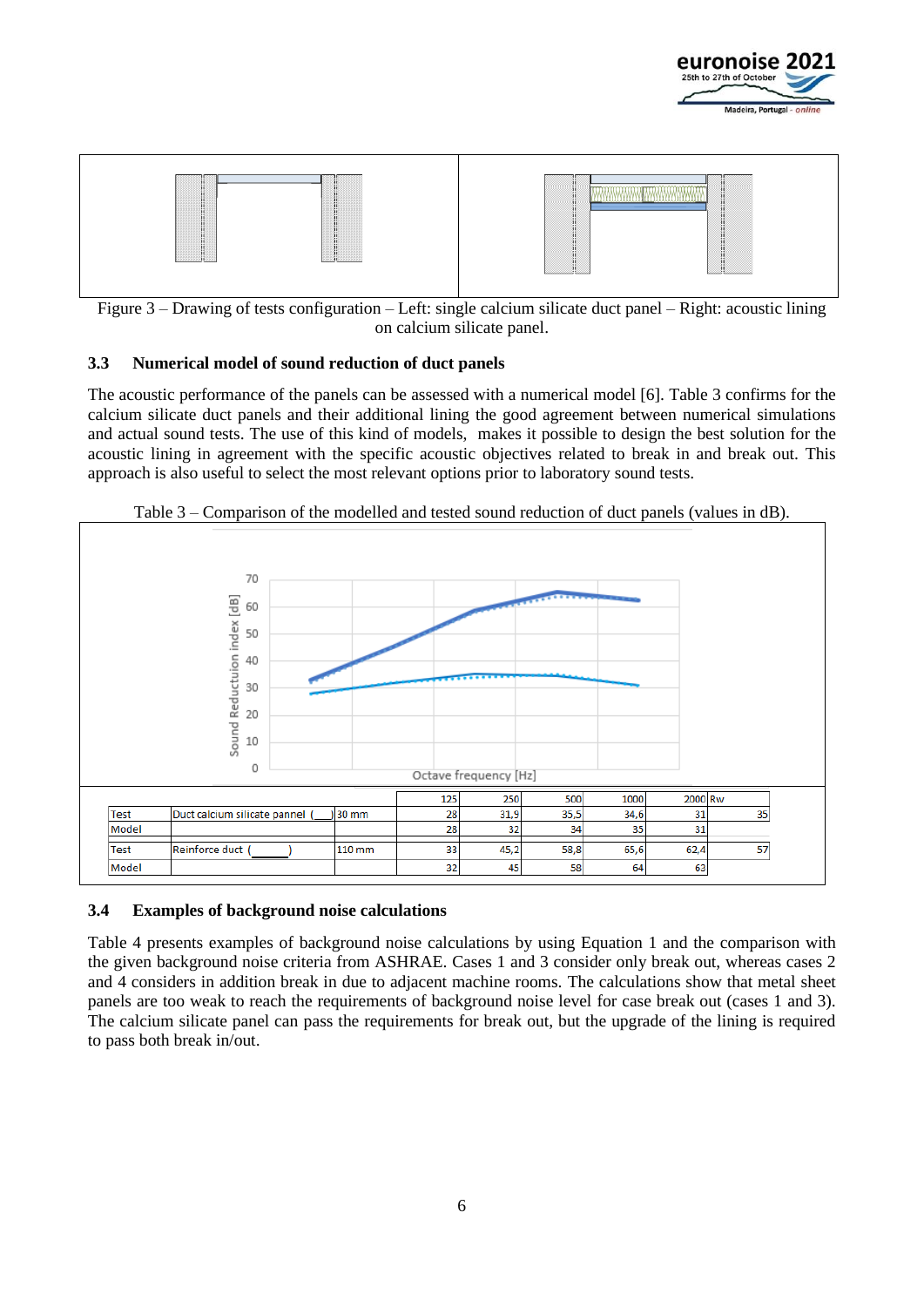

| Case of | Duct panel design                                      | <b>Break</b> | Break in | Lp     | NC       | Results    |
|---------|--------------------------------------------------------|--------------|----------|--------|----------|------------|
| study   |                                                        | out          | Lw       | Room 2 | Criteria |            |
|         |                                                        | Lwin         | Machine  |        |          |            |
|         | 1 mm steel duct panel                                  | 50           | n/a      | 27     | 25       | Not passed |
| 2       | 1 mm steel duct panel                                  | 50           | 50       | 35     | 25       | Not passed |
| 3       | 30 mm calcium silicate panel                           | 50           | n/a      | 24     | 25       | Passed     |
| 4       | 30 mm calcium silicate panel with<br>reinforced lining | 50           | 50       | 24     | 25       | Passed     |

Table 4 – Example of background noise calculation for different cases of break in/out (values are in dB).

# **4 Impact on acoustic integrity of building compartments due to lateral flanking transmission from ventilation and smoke extraction ducts**

Another sound transmission path could occur when a ventilation duct passes through walls or ceilings. Consequently, in some cases the apparent performance of the main ceiling or wall will be reduced due to the duct penetration.

### **4.1 Calculation of compartment integrity performance with duct penetration.**

The standard [5] EN12354 gives an equation to calculate the impact of a ventilation duct that passes through walls or ceilings, reproduced hereafter as Equation 3. The calculation is based on a simplified model that is presented in the standard. Thanks to this equation, the noise impact of the smoke extraction and ventilation duct when pentrating the walls and ceilings can be calculated.

$$
R'_{W} = -10Log\left(10^{-\frac{R_{W}}{10}} + 10^{-\frac{D_{n,f,W} + 10Log\left(\frac{l_{lab}}{l_{test}}\right) + 10log\left(\frac{S_{S}}{A_{0}}\right)}{10}}\right)
$$
(3)

With:  $R_w^{\prime}$  is the weighted apparent sound reduction index for overall transmission [dB]

 $R_w$  is the weighted flanking sound reduction index for direct transmission [dB]

 $D_{n,f,w}$  is the weighted flanking sound reduction indirect transmission path [dB]

- $L<sub>lab</sub>$  is the laboratory test length  $[m]$
- $L_{test}$  is the rel duct length  $[m]$
- $S_s$  is the area of the separating element  $[m^2]$

 $A_0$  is the equivalent absorption area (10 m<sup>2</sup>) [m<sup>2</sup>]

### **4.2 Test results and enhancing solution**

Although the impact on the acoustic performance of lateral flanking transmission of smoke extraction or ventilation ducts can be significant, neither the VDI 2081 [2] or ASHRAE [1] provide performance examples. This is the reason why sound tests were performed by the authors. The tests were realized in compliance with ISO 101848-1 [7], ISO 101848-2 [8] and ISO 717\_1 [4].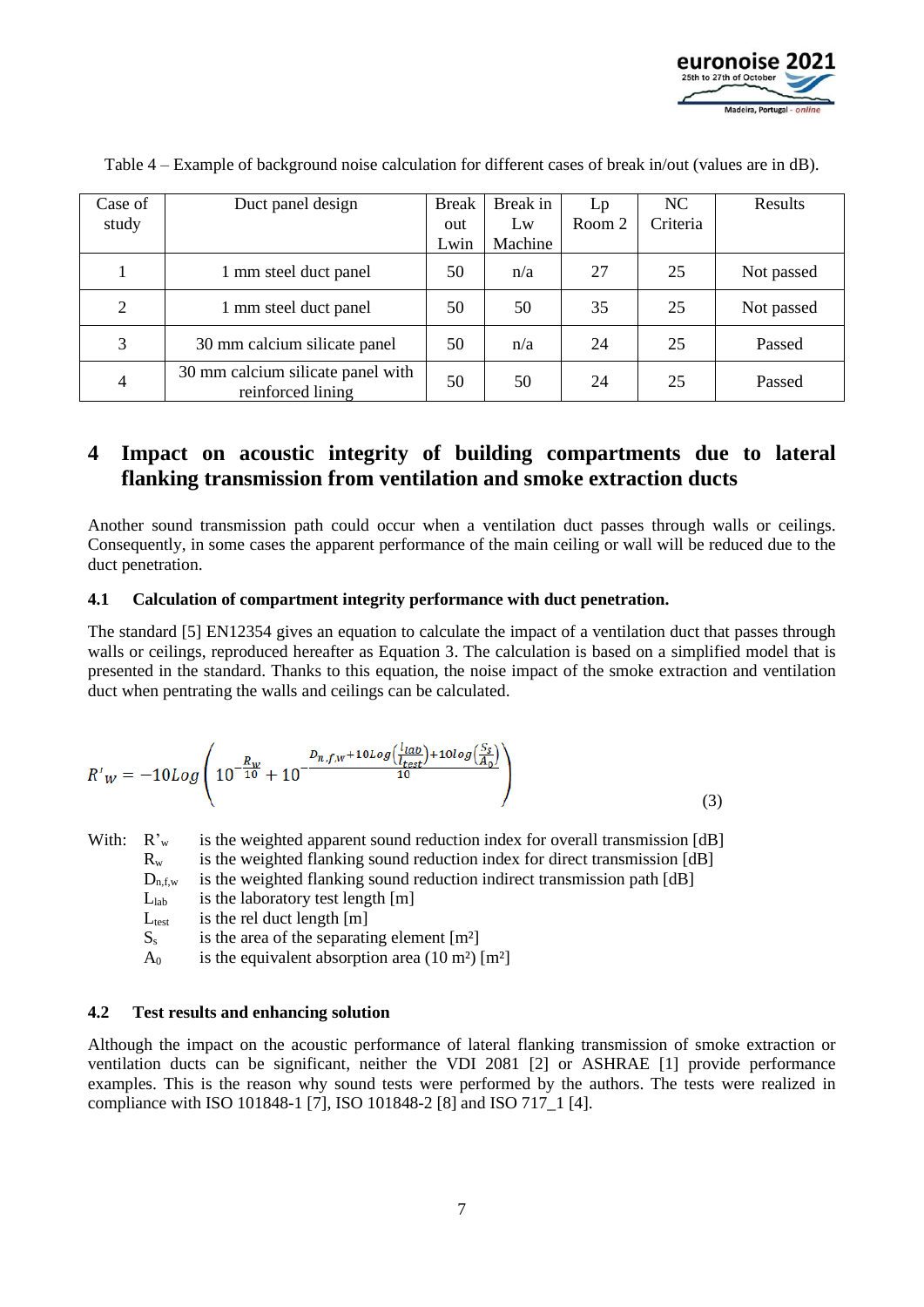

Table 5 presents some results for calcium silicate duct panels. It is noted that no data has been found on metal sheet ducts. It is found that for some relevant cases, the performances of calcium silicate panels may not be enough to maintain the initial performance of the separating element. In those cases, similar as in previous section, the performance could be adequately improved by reinforcing the acoustic lining and as such eliminating all risks of downgrade of the initial acoustic performance of the main walls and ceilings. Figure 4 shows on the left the layout of the studied standard calcium silicate duct and on the right the layout including the additional acoustic lining.





Figure 4 – Tested configuration – Left: calcium silicate duct with typical structure of assembly – Right: calcium silicate duct with additional acoustic lining.

### **4.3 FEM model of lateral flanking transmission test**

As there is no model available in design codes to the lateral flanking transmission tests of ventilation and smoke extraction ducts, a numerical acoustic model was developed in COMSOL 5.6 [10]. The FE model couples Pressure Acoustics in the Frequency domain with a Structural interaction by using Solid Mechanics. As mentioned above such model can help in the design and understanding, nonetheless a sound test is required as a model is based on assumptions and simplification of complex phenomena and geometry. At this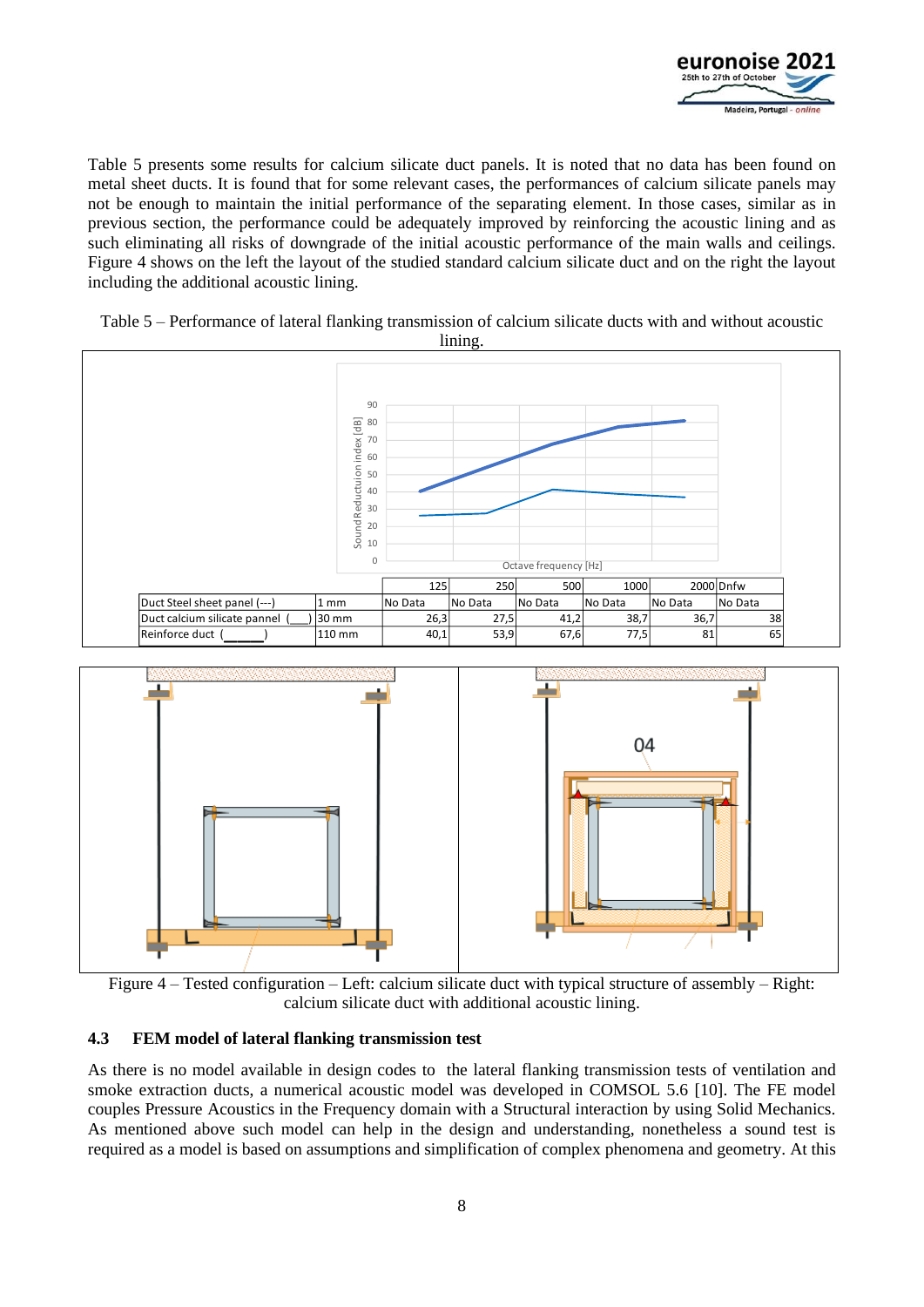

stage, it is studied what the prediction accuracy could be of such kind of models. Therefore, the model result is compared with experimental data.

In Figure 5, the geometry and the used boundary conditions of the model are illustrated. A duct with size 1.32 x 1.07 x 9.26 m is made of 35 mm calcium silicate boards and penetrates a wall at its midspan. The model represents a duct that connects a source room and a receiving room.



Figure 5 – Geometry and boundary conditions of the duct model

The sound pressure is directly implemented on the boundaries of the duct part in the source room by a sum of a number of uncorrelated plane waves moving in random directions, representing an ideal diffuse acoustic field [10]. The receiving room is modelled using Perfectly Matched Layers (PML). The wall at midspan is only represented by the restriction in movement of the duct in z-direction. This approach allows to simplify the geometry of the connected rooms and as such limit the computational demand. Further simplifications are found in modelling only the duct boards without their actual fixations (such as staples, glue), joints and considering 100% air tightness of the system.

The sound reduction index is calculated as  $10*log_{10}(P_{in}/P_{tr})$  [dB] with  $P_{in}$  the total incident power at duct boundaries source room and  $P_{tr}$  the total transmitted power at duct boundaries in receiving room. The sound waves are impacting directly on the duct and the sound is then transmitted to the other chamber by conduction through the board and the generated air waves inside the duct. Table 6 illustrates the result when compared to experimental data. Up to 1000 Hz Octave frequency the model can capture well the test result. Beyond this Octave frequency, deviation is found that can be attributed to a too coarse mesh due to limitation of computational power.



Table 6 – FEM simulation of the lateral flanking transmission by the duct, in comparison to test data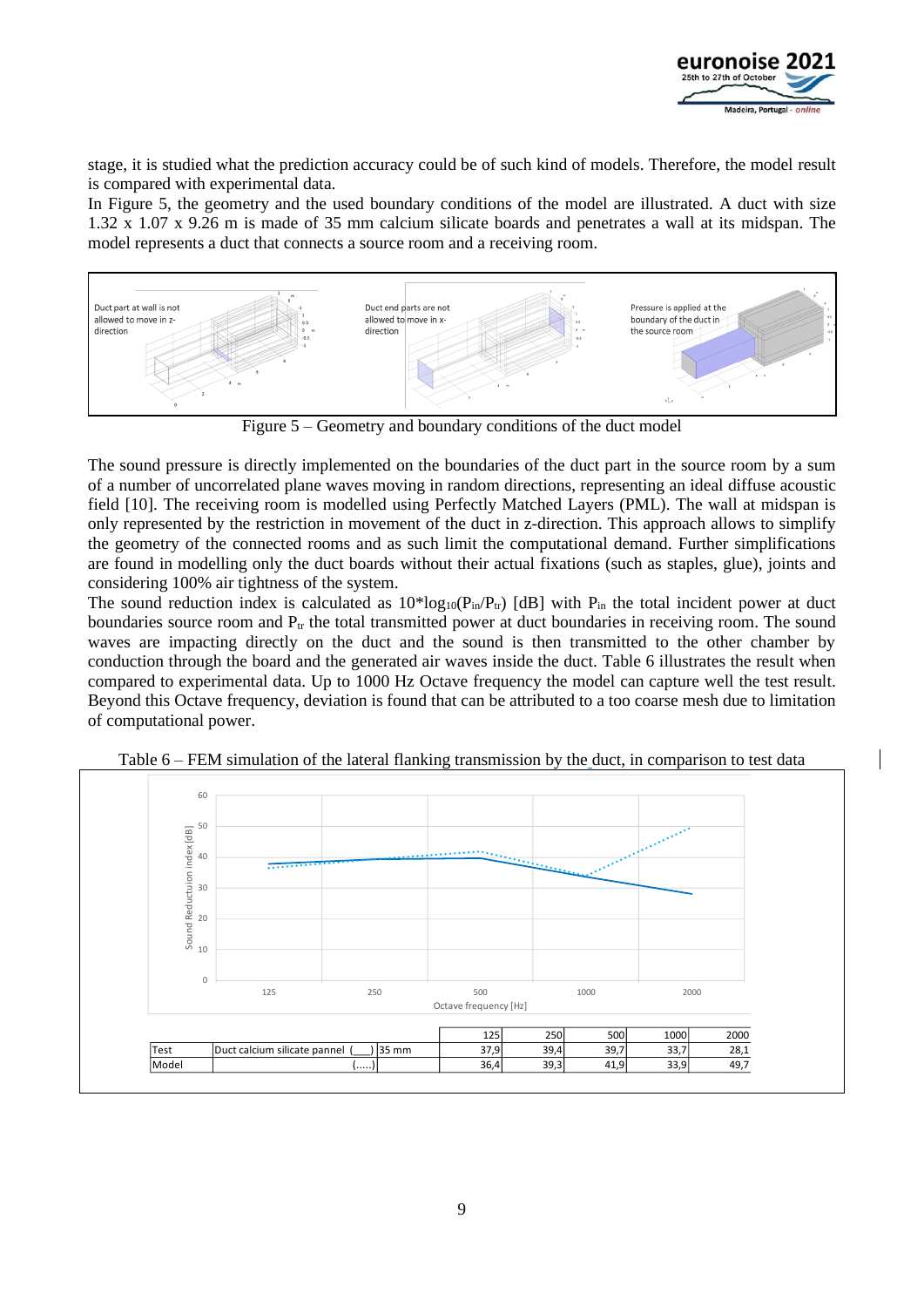

### **4.4 Example of calculation of the impact of duct lateral flanking transmission on wall and ceiling performance**

Table 7 presents some examples of calculation of downgrading the main walls or ceiling due to lateral flanking transmission based on Equation 3. When the lateral flanking transmission is much below the performance of the walls or the ceilings, it is observed that the overall performance  $\mathbb{R}^n$  is limited to the performance of the weakest element. To conclude, it is necessary to have a lateral flanking transmission performance adapted to the wall or the ceiling that is penetrated.



Figure 7– Scheme of the direct sound transmission of the separating element and the lateral transmission path of the ventilation duct.

| Table 7 – Calculation of sound reduction due to lateral and flanking transmission, with ventilation and |
|---------------------------------------------------------------------------------------------------------|
| extraction duct (all values are in dB).                                                                 |

| Case of<br>study | Duct panel design                             | Rw of walls<br>or ceiling | Dnfw of duct | Global<br>R'w |
|------------------|-----------------------------------------------|---------------------------|--------------|---------------|
|                  |                                               |                           |              |               |
|                  | Calcium silicate 30 mm                        | 40                        | 38           |               |
|                  | Calcium silicate 30 mm                        | 60                        | 38           | 4 I           |
|                  | Calcium silicate 30 mm with reinforced lining | 40                        | 68           | 40            |
|                  | Calcium silicate 30 mm with reinforced lining | 60                        | 68           | 60            |

# **5 Conclusions**

This paper presents an overview of the acoustic dimensioning of ventilation ducts. Additional data has been presented based on sound tests on ducts fabricated from calcium silicate technology. Present study has shown that on the first acoustic problem of break in/out, calcium silicate panels can provide better airborne sound insulation to operating service noise with respect to metal sheet ducts because they are heavier. In this way, the risk of being disturbed by ventilation noises is drastically reduced. It is shown that for relevant cases where acoustic performance requirements are utmost severe, the acoustic requirement can be achieved easily by adding an additional lining. This lining can at first stage be dimensioned by using acoustic numerical models.

The second acoustic challenge is to ensure that when the ducts pass through a wall or ceiling, it will not downgrade the airborne sound insulation of the separating element. Results have shown that the risk exists that the duct decreases the initial airborne sound insulation performance of the separating walls and ceilings. Also for this acoustic problem, an upgrade of the lining of the calcium silicate duct results in adequate acoustic performance. For the moment, there is no reliable model to design the solution for this type of sound problem, although some promising FEM results were discussed. Lateral transmission sound tests are required to study this acoustic problem.